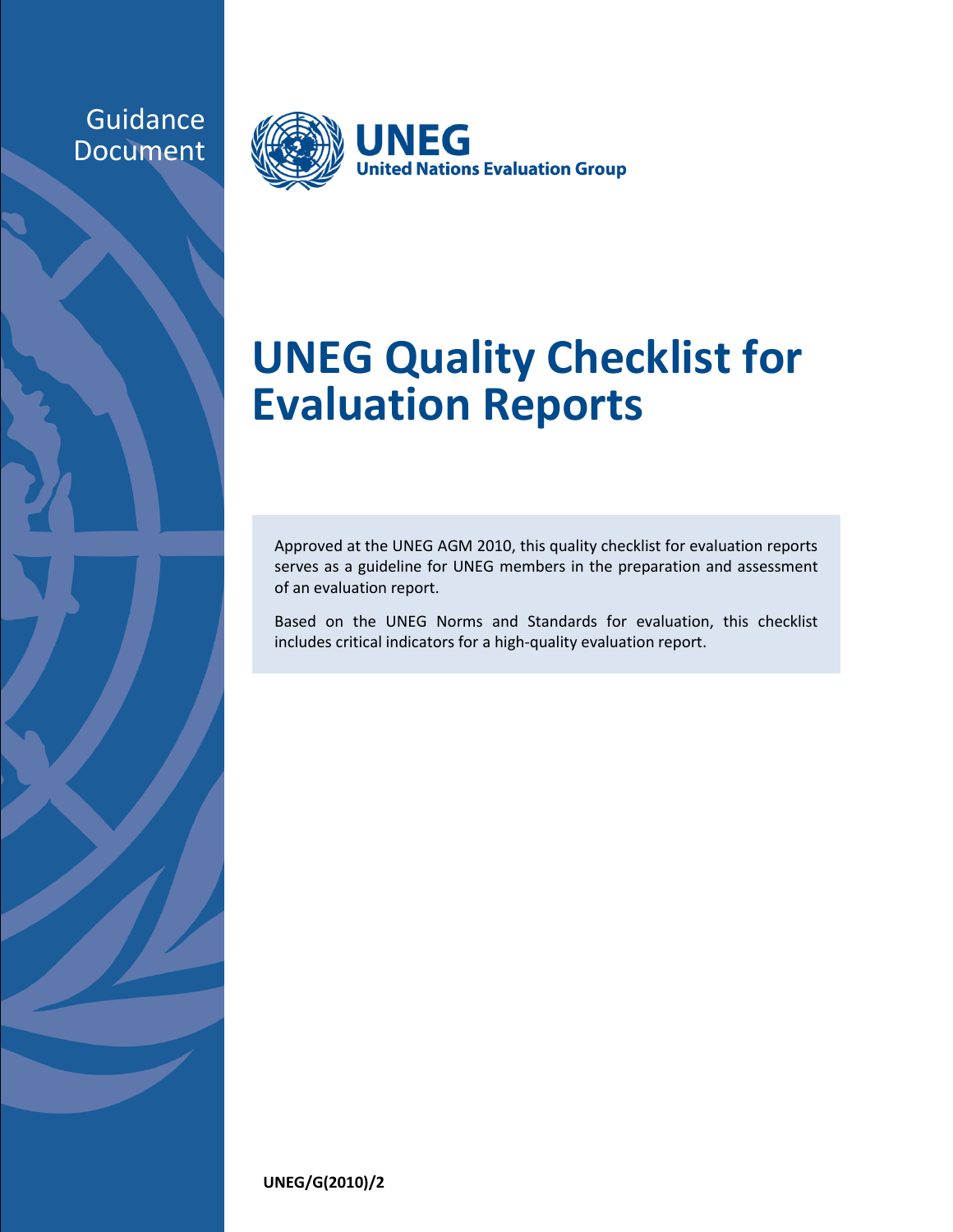## **UNEG Quality Checklist for Evaluation Reports**

This checklist is intended to help evaluation managers and evaluators to ensure the final product of the evaluation - evaluation report - meets the expected quality. It can also be shared as part of the TOR prior to the conduct of the evaluation or after the report is finalized to assess its quality.

## **Evaluation Title:**

**Commissioning Office**:

| 1. The Report Structure |                                                                                                                                                                                                                                                                                                                                                                                                                                               |  |  |
|-------------------------|-----------------------------------------------------------------------------------------------------------------------------------------------------------------------------------------------------------------------------------------------------------------------------------------------------------------------------------------------------------------------------------------------------------------------------------------------|--|--|
| 1.0                     | The report is well structured, logical, clear and complete.                                                                                                                                                                                                                                                                                                                                                                                   |  |  |
| 1.1                     | Report is logically structured with clarity and coherence (e.g. background and objectives are presented before findings, and findings are<br>presented before conclusions and recommendations).                                                                                                                                                                                                                                               |  |  |
| 1.2                     | The title page and opening pages provide key basic information.<br>1. Name of the evaluation object<br>2. Timeframe of the evaluation and date of the report<br>3. Locations (country, region, etc.) of the evaluation object<br>4. Names and/or organizations of evaluators<br>5. Name of the organization commissioning the evaluation<br>6. Table of contents which also lists Tables, Graphs, Figures and Annexes<br>7. List of acronyms. |  |  |
| 1.3                     | The Executive Summary is a stand-alone section of 2-3 pages that includes <sup>1</sup> :<br>1. Overview of the evaluation object<br>2. Evaluation objectives and intended audience<br>3. Evaluation methodology<br>4. Most important findings and conclusions<br>5. Main recommendations                                                                                                                                                      |  |  |

l

<sup>&</sup>lt;sup>1</sup> Executive Summary: Critical elements are listed in [UNEG Standards for Evaluation](http://www.unevaluation.org/unegstandards) in the UN System (UNEG/FN/Standards[2005]), page 18, Standard 4.2, Number 3.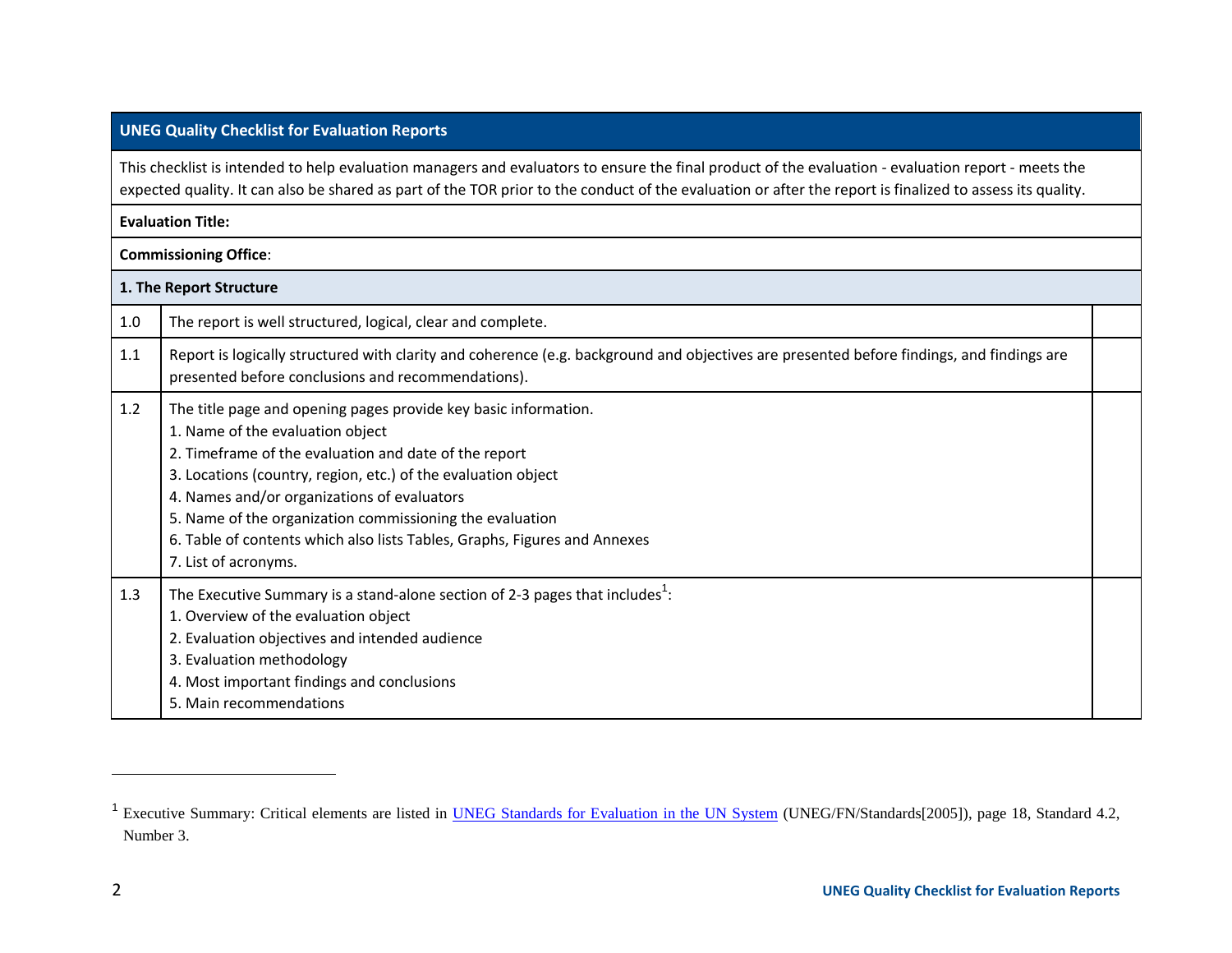| 1.4 | Annexes increase the credibility of the evaluation report. They may include, inter alia: <sup>2</sup><br>1. TORs                                                                                                                                                                                                                                                             |  |
|-----|------------------------------------------------------------------------------------------------------------------------------------------------------------------------------------------------------------------------------------------------------------------------------------------------------------------------------------------------------------------------------|--|
|     | 2. List of persons interviewed and sites visited.                                                                                                                                                                                                                                                                                                                            |  |
|     | 3. List of documents consulted                                                                                                                                                                                                                                                                                                                                               |  |
|     | 4. More details on the methodology, such as data collection instruments, including details of their reliability and validity                                                                                                                                                                                                                                                 |  |
|     | 5. Evaluators biodata and/or justification of team composition                                                                                                                                                                                                                                                                                                               |  |
|     | 6. Evaluation matrix                                                                                                                                                                                                                                                                                                                                                         |  |
|     | 7. results framework                                                                                                                                                                                                                                                                                                                                                         |  |
|     | 2. Object of Evaluation                                                                                                                                                                                                                                                                                                                                                      |  |
| 2.0 | The report presents a clear and full description of the 'object' of the evaluation <sup>3</sup> .                                                                                                                                                                                                                                                                            |  |
| 2.1 | The logic model and/or the expected results chain (inputs, outputs and outcomes) of the object is clearly described.                                                                                                                                                                                                                                                         |  |
| 2.2 | The context of key social, political, economic, demographic, and institutional factors that have a direct bearing on the object is<br>described. For example, the partner government's strategies and priorities, international, regional or country development goals,<br>strategies and frameworks, the concerned agency's corporate goals and priorities, as appropriate. |  |
| 2.3 | The scale and complexity of the object of the evaluation are clearly described, for example:<br>. The number of components, if more than one, and the size of the population each component is intended to serve, either directly and<br>indirectly.<br>. The geographic context and boundaries (such as the region, country, and/or landscape and challenges where relevant |  |
|     | • The purpose and goal, and organization/management of the object                                                                                                                                                                                                                                                                                                            |  |
|     | . The total resources from all sources, including human resources and budget(s) (e.g. concerned agency, partner government and other<br>donor contributions.                                                                                                                                                                                                                 |  |

l

<sup>&</sup>lt;sup>2</sup> Content of Annexes is described in **UNEG Standards for Evaluation in the UN System** (UNEG/FN/Standards[2005]), page 20, Standard 4.9 and page 23, Standard 4.18.

<sup>&</sup>lt;sup>3</sup> The "object" of the evaluation is the intervention (outcome, programme, project, group of projects, themes, soft assistance) that is (are) the focus of the evaluation and evaluation results presented in the report.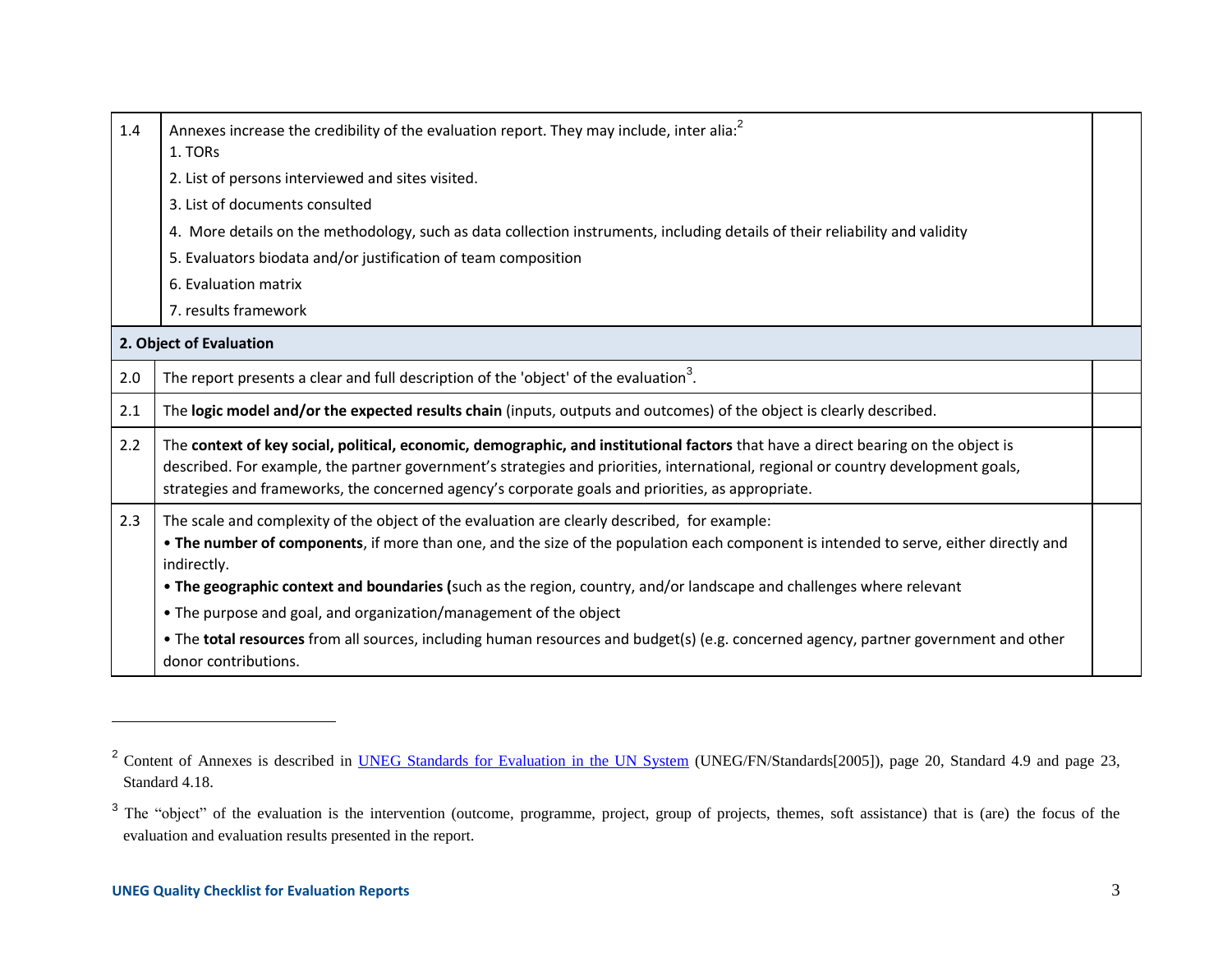| 2.4                       | The key stakeholders involved in the object implementation, including the implementing agency(s) and partners, other key stakeholders<br>and their roles.                                                                                                                                |  |  |
|---------------------------|------------------------------------------------------------------------------------------------------------------------------------------------------------------------------------------------------------------------------------------------------------------------------------------|--|--|
| 2.5                       | The report identifies the <b>implementation status of the object</b> , including its phase of implementation and any significant changes (e.g.<br>plans, strategies, logical frameworks) that have occurred over time and explains the implications of those changes for the evaluation. |  |  |
|                           | 3. Evaluation Purpose, Objective(s) and Scope.                                                                                                                                                                                                                                           |  |  |
| 3.0                       | The evaluation's purpose, objectives and scope are fully explained.                                                                                                                                                                                                                      |  |  |
| 3.1                       | The purpose of the evaluation is clearly defined, including why the evaluation was needed at that point in time, who needed the<br>information, what information is needed, how the information will be used.                                                                            |  |  |
| 3.2                       | The report should provide a clear explanation of the evaluation objectives and scope including main evaluation questions and describes<br>and justifies what the evaluation did and did not cover.                                                                                       |  |  |
| 3.3                       | The report describes and provides an explanation of the chosen evaluation criteria, performance standards, or other criteria used by the<br>evaluators <sup>4</sup> .                                                                                                                    |  |  |
| 3.4                       | As appropriate, evaluation objectives and scope include questions that address issues of gender and human rights.                                                                                                                                                                        |  |  |
| 4. Evaluation Methodology |                                                                                                                                                                                                                                                                                          |  |  |
| 4.0                       | The report presents transparent description of the methodology applied to the evaluation that clearly explains how the evaluation was<br>specifically designed to address the evaluation criteria, yield answers to the evaluation questions and achieve evaluation purposes.            |  |  |
| 4.1                       | The report describes the data collection methods and analysis, the rationale for selecting them, and their limitations. Reference indicators<br>and benchmarks are included where relevant.                                                                                              |  |  |
| 4.2                       | The report describes the data sources, the rationale for their selection, and their limitations. The report includes discussion of how the mix<br>of data sources was used to obtain a diversity of perspectives, ensure data accuracy and overcome data limits.                         |  |  |

l

<sup>&</sup>lt;sup>4</sup> The most commonly applied evaluation criteria are the following: the five **[OECD/DAC](http://www.oecd.org/dac/evaluationnetwork)** criteria of relevance, efficiency, effectiveness, impact and sustainability. Each evaluation may have a different focus (not all criteria are addressed in every evaluation). Each agency may wish to add an indicator in this instrument, in order to assess the extent to which each criterion is addressed in the evaluation.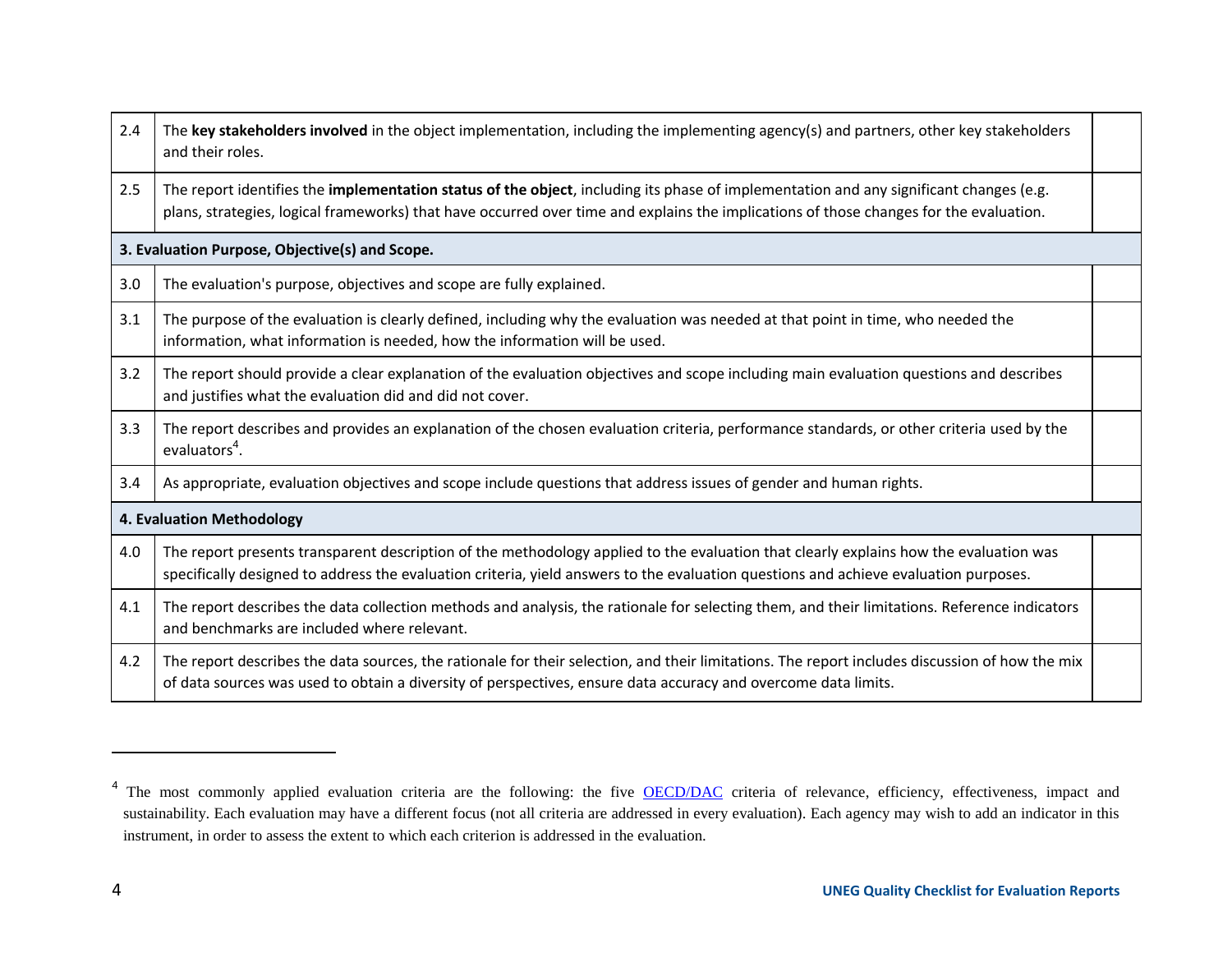| 4.3 | The report describes the sampling frame - area and population to be represented, rationale for selection, mechanics of selection,<br>numbers selected out of potential subjects, and limitations of the sample.                                                  |  |  |  |
|-----|------------------------------------------------------------------------------------------------------------------------------------------------------------------------------------------------------------------------------------------------------------------|--|--|--|
| 4.4 | The evaluation report gives a complete description of stakeholder's consultation process in the evaluation, including the rationale for<br>selecting the particular level and activities for consultation.                                                       |  |  |  |
| 4.5 | The methods employed are appropriate for the evaluation and to answer its questions.                                                                                                                                                                             |  |  |  |
| 4.6 | The methods employed are appropriate for analysing gender and rights issues identified in the evaluation scope.                                                                                                                                                  |  |  |  |
| 4.7 | The report presents evidence that adequate measures were taken to ensure data quality, including evidence supporting the reliability and<br>validity of data collection tools (e.g. interview protocols, observation tools, etc.)                                |  |  |  |
|     | 5. Findings                                                                                                                                                                                                                                                      |  |  |  |
| 5.0 | Findings respond directly to the evaluation criteria and questions detailed in the scope and objectives section of the report and are based<br>on evidence derived from data collection and analysis methods described in the methodology section of the report. |  |  |  |
| 5.1 | Reported findings reflect systematic and appropriate analysis and interpretation of the data.                                                                                                                                                                    |  |  |  |
| 5.2 | Reported findings address the evaluation criteria (such as efficiency, effectiveness, sustainability, impact and relevance) and questions<br>defined in the evaluation scope.                                                                                    |  |  |  |
| 5.3 | Findings are objectively reported based on the evidence.                                                                                                                                                                                                         |  |  |  |
| 5.4 | Gaps and limitations in the data and/or unanticipated findings are reported and discussed.                                                                                                                                                                       |  |  |  |
| 5.5 | Reasons for accomplishments and failures, especially continuing constraints, were identified as much as possible                                                                                                                                                 |  |  |  |
| 5.6 | Overall findings are presented with clarity, logic, and coherence.                                                                                                                                                                                               |  |  |  |
|     | 6. Conclusions                                                                                                                                                                                                                                                   |  |  |  |
| 6.0 | Conclusions present reasonable judgments based on findings and substantiated by evidence, and provide insights pertinent to the object<br>and purpose of the evaluation.                                                                                         |  |  |  |
| 6.1 | The conclusions reflect reasonable evaluative judgments relating to key evaluation questions.                                                                                                                                                                    |  |  |  |
| 6.2 | Conclusions are well substantiated by the evidence presented and are logically connected to evaluation findings.                                                                                                                                                 |  |  |  |